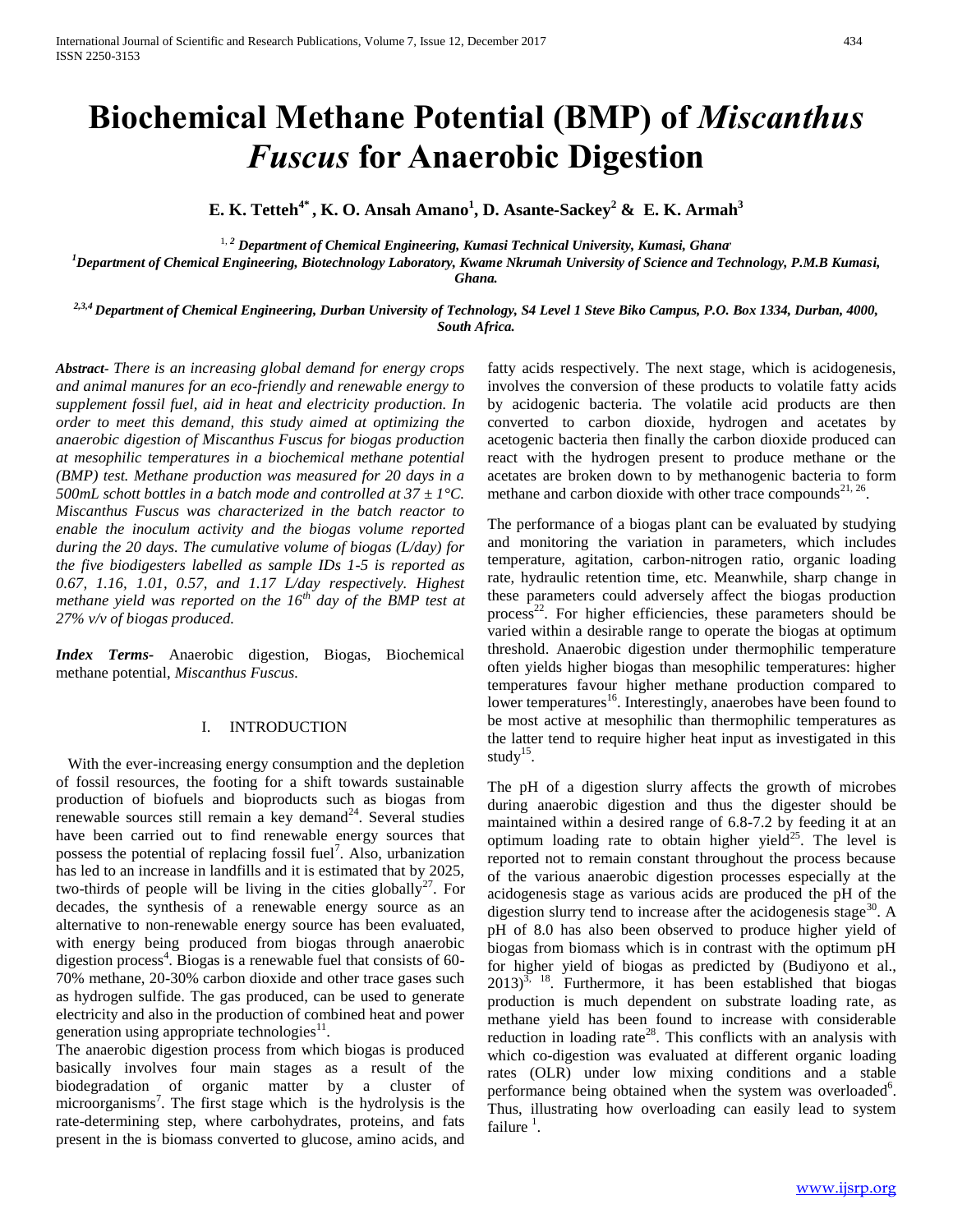Certain limitations such as process instability, process failure, poor methane yield, high hydraulic retention time of 30-50 days and reactor failures have limited the full exploitation of the anaerobic digestion process<sup>17</sup>. Although several efforts have been made in few decades, there still remain the need for researchers to seek for alternative processes to curb for these limitations to boost the efficacy of the biogas production. Processes such as codigestion, low organic loading, pretreatment methods (for example, liquid hot water, acid hydrolysis, steam explosion, and alkaline hydrolysis), and the use of energy crops as feedstocks, have increased the efficacy of biogas production through anaerobic digestion<sup>2, 20</sup>. Recirculation of digested slurry (digestate which is enriched with microbes) back into the reactor and design modification of existing biogas plants are some of the ways to also improve the gas production in biogas plants<sup>25</sup>.

*Miscanthus Fuscus*, one of three species known as [elephant](https://en.wikipedia.org/wiki/Elephant_grass_%28disambiguation%29)  [grass,](https://en.wikipedia.org/wiki/Elephant_grass_%28disambiguation%29) is a South Asian [grass](https://en.wikipedia.org/wiki/Grass) species first described by [William](https://en.wikipedia.org/wiki/William_Roxburgh)  [Roxburgh.](https://en.wikipedia.org/wiki/William_Roxburgh) This bamboo-like plant grows rapidly up to 3 meters high, generating a high yield of [biomass](https://en.wikipedia.org/wiki/Biomass) with low ash content, suitable for use in [electricity generation](https://en.wikipedia.org/wiki/Electricity_generation)<sup>29</sup>. It is, however, a promising non-food crop yielding a high-quality lignocellulosic material which can be used in a number of ways, including energy and fiber production, thatching, and industrial use as in the case of this study<sup>8</sup>. *Miscanthus Fuscus* has been found to be suitable for biogas production and has a higher methane yield potential per unit area<sup>14</sup>. Research have proven that, *Miscanthus Fuscus* harvested before winter increases the yield and digestibility for anaerobic digestion $10$ .

This study seeks to focus on the production of biogas on Laboratory scale using the biochemical methane potential test with *Miscanthus Fuscus*, an energy crop under mesophilic anaerobic digestion.

# II. MATERIALS AND METHODS

The biochemical methane potential test was carried out to determine the potential of the *Mischanthus Fuscus* (Fig.1) with cow dung.

the main feedstock for the biogas production. The feedstock was washed and dried to remove the unwanted particles. Furthermore, it was shredded and milled with a hammer miller (Fritsch Pulverisette 558, Germany) to obtain particle size of 10 mm. This was done to increase the surface area for adsorption during the anaerobic digestion process. A fresh cow dung used as inoculum was obtained from the cattle farm of Kwame Nkrumah University of Science and Technology, Department of Animal Science. The inoculum was kept in a sealed schott bottles, stored at 4°C, left to stand for 3 days before carrying on with further analysis.

## **Characterization of feedstock and Inoculum**

The raw feedstock was characterized and analyzed for total solids, moisture content, volatile solids, and ash contents in accordance with the standard methods $23$ . All procedures were carried out in the Laboratory using a precision balance (Kern PCB 3500-2, United Kingdom) for weighing the masses, a convection oven (VWR DRY-line oven, Pennsylvania) for drying feedstock and inoculum and a muffle furnace (Nabertherm, Germany) for ashing. The pH was measured by a pH meter (Thermo Scientific Orion star A121, United States of America). The experimental design of the feedstock and inoculum for the feeding each of the biodigesters is depicted in Table 1. Also, the pH recorded in each of the biodigesters after the 20 days is reported in the same table. Volatile fatty acids production rate is much higher than the methane production rate resulting in pH levels below the optimum range and can inhibit methanogens. This is because of their high level of sensitivity to acidic conditions<sup>9</sup>. After feeding the biodigesters at an optimal loading rate, the pH in each biodigester in this study was kept within the desired range of 6.7-7.0 as shown in Table 1. This is almost the same for what was recorded by Maile et al. (2016b) where  $CaCO<sub>3</sub>$  and NaOH was rather used to control the alkalinity during the anaerobic digestion $^{12}$ .



Fig.1: Harvested Mischanthus *Fuscus*

# **Material Sampling**

*Miscanthus Fuscus* was harvested from a local farm land at Adako Jachie in the Ashanti region of Ghana, and was used as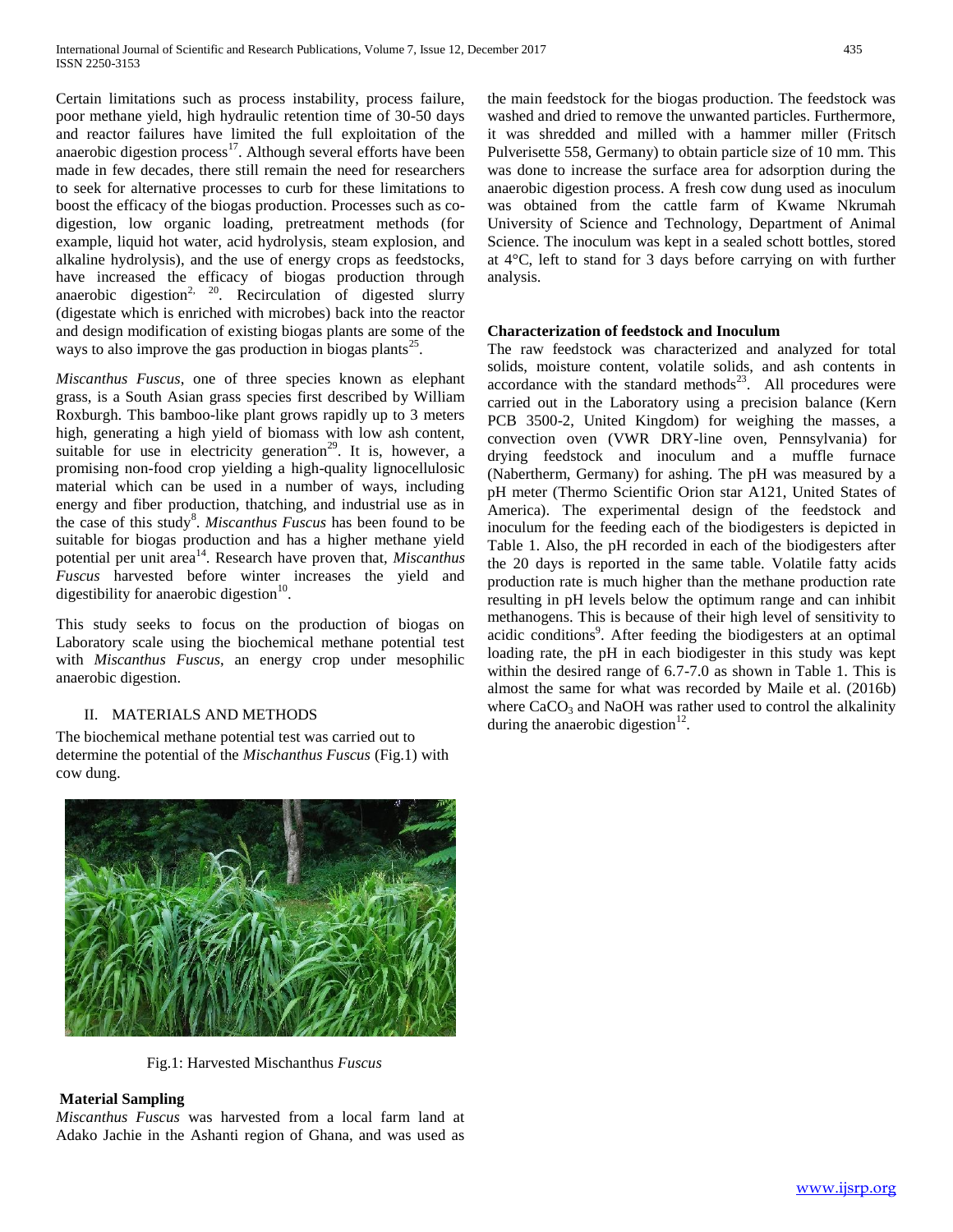| Sample ID                   | <b>Elephant</b><br>$grass$ (% $RM$ ) | Cow<br>dung<br>$(\%DM)$ | рH   |
|-----------------------------|--------------------------------------|-------------------------|------|
|                             | 100                                  |                         | 6.78 |
| $\mathcal{D}_{\mathcal{L}}$ | 0                                    | 100                     | 7.05 |
| 3                           | 50                                   | 50                      | 7.08 |
|                             | 25                                   | 75                      | 7.01 |
| 5                           | 75                                   | 25                      | 6.89 |

Table 1: Experimental design for the feedstock and the Inoculum

## **Experimental setup and procedure**

The total solids and volatile solids of the feedstocks and inoculum were pre-determined and used to prepare the digestion samples into the 500 mL schott bottles (with an effective 350mL volume). For each run, a headspace of 150 mL was left which was purged with nitrogen gas  $(N_2)$  to create the anaerobic environment within each of the biodigesters. The biodigesters were closed air-tight with rubber caps and incubated in a Laboratory incubator (Uniscope SM9052, United State of America) as shown in Fig.2. Since it is a batch system, it was made to run until digestion is complete.

Nutrients, in the form of trace metals are added in biodigesters to improve the efficiency and stability during the anaerobic digestion process in mono-digestion $17$ . In this study, the trace metals, nitrogen, potassium, phosphorous, and iron were added to each biodigester to improve the efficiency and stability of the biodigester as employed in mono-digestion as depicted in Table 2. After stirring to ensure uniformity, the pH of each biodigester was measured and recorded within an optimum range of 6.7-7.1 as shown in Table 1. However, since the recorded pHs during the analysis were within the desired range as predicted by Sreekrishnan et al. (2004), no solvent was introduced in the biodigester for pH adjustment<sup>25</sup>.

The composition of biogas was assessed by a batch biochemical potential (BMP) test at a mesophilic condition of  $37\pm1\,^{\circ}\text{C}$  for a retention time of 20 days for the overall analysis using a Biogas analyzer (Geotech Biogas 5000, United Kingdom). The anaerobic digestion system was designed to quantitatively determine the volume of biogas produced using a water displacement method and qualitatively for methane  $(CH<sub>4</sub>)$ , Carbon dioxide  $(CO_2)$  and trace amounts of hydrogen sulfide  $(H<sub>2</sub>S).$ 

Table 2: Composition of nutrient supplementation to each biodigester

| Name of compound    | <b>Elemental</b><br>nutrient | Concentration<br>(g/L) |
|---------------------|------------------------------|------------------------|
| Ammonium chloride   | N                            | 0.530                  |
| Potassium           | K                            | 0.270                  |
| dihydrogen          |                              |                        |
| orthophosphate      |                              |                        |
| Disodium hydrogen   | P                            | 0.560                  |
| phosphate dihydrate |                              |                        |



Fe 0.020

Fig. 2: Schematic flow diagram of the Biochemical Methane Potential Test

## III. RESULTS AND DISCUSSION

Iron (II) chloride

## **Composition of Miscanthus Fuscus and Cow dung**

The inoculum (cow dung reported as raw material) and the feedstock (Miscanthus Fuscus reported as dry matter) is characterised for the total solids, volatile solids, and ash composition is shown in Table 3 below. The results showed a great methane potential as a significant biodegradable fraction that do exist in the feedstock.

Table 3: Reported values for the characterization of the feedstock and Inoculum

| <b>Sample</b><br>ID | Total<br>solids<br>$(\%$ RM) | Total<br>solids<br>$(\%$ DM) | <b>Volatile</b><br>solids $\frac{6}{6}$<br>RM) | Ash<br>content $\frac{6}{6}$<br>DM) |
|---------------------|------------------------------|------------------------------|------------------------------------------------|-------------------------------------|
| 1                   | 8.945                        | 91.055                       | 88.945                                         | 11.055                              |
| 2                   | 10.215                       | 89.785                       | 10.215                                         | 89.785                              |
| 3                   | 8.135                        | 91.865                       | 8.135                                          | 91.865                              |
| 4                   | 8.615                        | 91.385                       | 89.9                                           | 10.1                                |
| 5                   | 9.84                         | 90.16                        | 84.56                                          | 15.44                               |

\*DM: dry matter; \*RM: raw material

# **Effect of Biochemical Methane Production on the Biogas Production**

## **Methane Production**

The rate of methane production can be affected by factors such as the surface area or microorganisms to substrate ratio,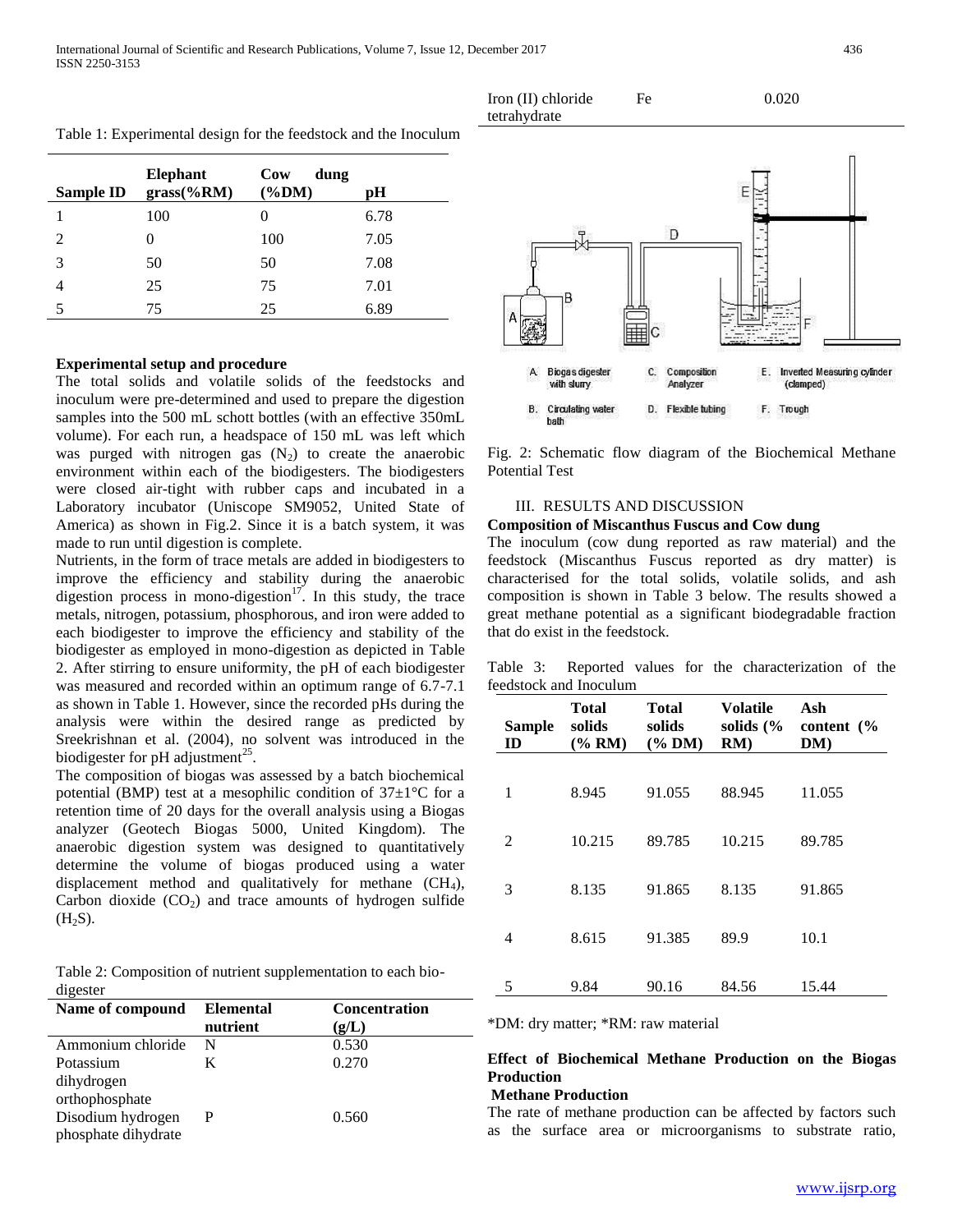microbial activity inside the biodigester, pH in the biodigester at any given time, and the solid retention time<sup>19</sup>. As shown in Fig. 3, the actual production of methane was observed after day 2. This could be due to the fact that the microorganisms needed to acclimatize to the set conditions such as temperature within the biodigesters. The sample ID 2 was also observed to yield the highest amount of methane after a sharp rise from day 4 to day 11 (12% v/v biogas) which may be due to maximal hydrolytic activity of the ferment. However, in all the five biodigesters, sample 1D 5 yielded the highest methane production on day 16 (27% v/v biogas) as the methane production started on day 4 followed by sample ID 2. The yield of methane in the rest of the biodigesters was not appreciable throughout the anaerobic digestion process. This could be attributed to unfavourable anaerobic digestion conditions within the biodigesters which yielded low methane.



Fig.3: Cumulative methane  $(CH<sub>4</sub>)$  yield from the different biodigesters

#### **CO<sup>2</sup> Production**

Biogas, a renewable fuel consists of 60-70% methane, 20-30% carbon dioxide and other trace gases such as hydrogen sulfide $11$ . However, Carbon dioxide remain the second abundant gas after methane in biogas and thus a reduction of methane was observed to cause a rise in the yield of carbon dioxide as shown in Fig. 3 and 4 comparatively. It was observed in this study that the amount of carbon dioxide produced was higher as compared to that of the methane in all the biodigesters. However, lower yield of methane has been attributed to higher carbon dioxide in biogas from previous studies. Nonetheless, recent studies have warranted the use of concentrated alkaline compounds such as NaOH for the  $CO<sub>2</sub>$  dissolution<sup>13</sup>. The highest carbon dioxide yield was reported on day 3 by sample ID 1 as depicted in Fig.4.



Fig.4: Cumulative carbon dioxide  $(CO<sub>2</sub>)$  yield from the different bio- digesters

#### **H2S Production**

H2S was however observed to be predominant in the biogas produced and a likelihood to contribute to the lower yield in the methane production with sample ID 1 recording the highest on day 2 (90% v/v biogas).  $H_2S$  in sample ID 4 was observed to be higher in both day 3 (60% v/v biogas) and day 16 (60% v/v biogas) which could be attributed to a favourable sulphur producing conditions by the microorganisms during this stage of the anaerobic digestion process as shown in Fig. 5 below.



Fig.5. Cumulative hydrogen sulphide  $(H_2S)$  yield from the different biodigesters

## **The Water Displacement Method for Biogas Production**

This method has been developed to measure the volume of biogas produced and widely utilized to determine biogas yield in anaerobic digestion process. This method has for the past decade been used for the measurement of the volume of biogas produced from reactors especially at Laboratory scale<sup>22</sup>. Since biogas has a lower density than water and insoluble in water, the downward displacement was adopted as the evolved gas was observed to be displaced at the topmost portion of the inverted glass tube, hence its volume measurement. However, the amount of water displaced is thus found to be equal to the biogas generated. In this study however, the cumulative volume of biogas for the five biodigesters labelled as sample IDs 1-5 was reported as 0.67, 1.16, 1.01, 0.57, and 1.17 L/day respectively as in Fig.6 below.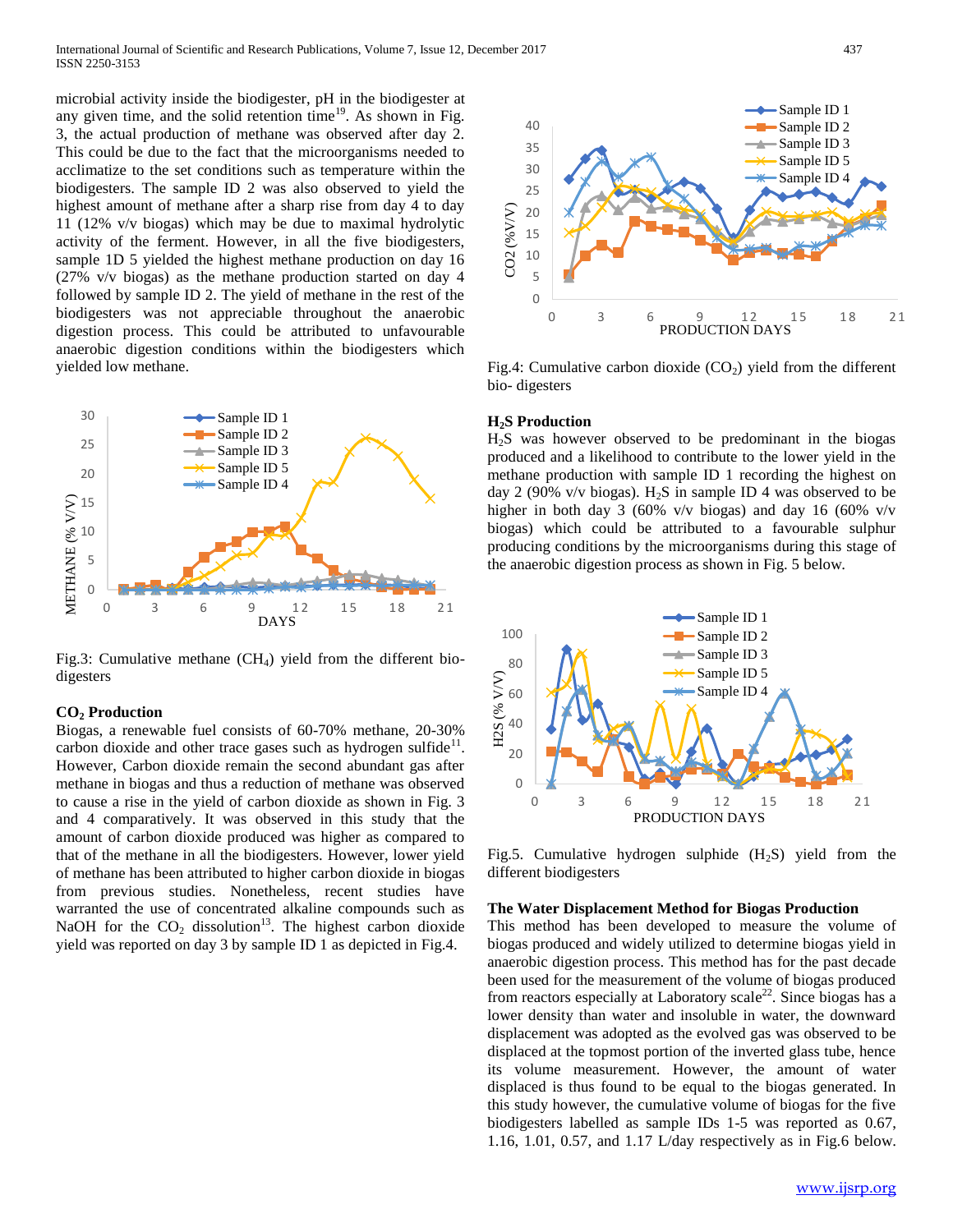In addition, the highest volume of biogas produced was recorded by sample ID 5. This gives an indication that the volume of biogas produced is directly proportional to the methane produced.



Fig.7. Overall biogas production from the water displacement method

#### IV. CONCLUSION

The biochemical methane potential (BMP) test of *Miscanthus Fuscus* with cow dung was investigated as little is known in literature about the production of this feedstock at Laboratory scale to produce biogas. The volume of the BMP test was determined for the five biodigesters at an average of 0.916 L/day of biogas production. The pH was also observed within the optimum range of 6.7-7.1 and thus no need for pH adjustment. Also, anaerobic digestion in this study at mesophilic temperatures was found to be a viable process for biogas production and thus warranted by all researchers both for its production at larger scale and also a look at the activity of inhibitors. The highest methane content was found to be 27% v/v of biogas yield and was observed to be lower as compared to the carbon dioxide yield. Thus, a pretreatment technique and carbon dioxide purification method is warranted to all researchers. Therefore, Miscanthus Fuscus has the potential to produce biomethane, which can be used to ease the dependency on fossil fuel derived energy and as an alternative energy source for combined heat and energy, which is eco-friendly.

## **ACKNOWLEDGMENT**

The authors are thankful to the Kwame Nkrumah University of Science and Technology, Department of Chemical Engineering for their support and using their Biotechnology Laboratory for the experimental runs.

#### **REFERENCES**

- [1] Abbasi, T., Tauseef, S., Abbasi, S. 2012. Anaerobic digestion for global warming control and energy generation—an overview. *Renewable and Sustainable Energy Reviews*, **16**(5), 3228-3242.
- [2] Alvira, P., Tomás-Pejó, E., Ballesteros, M., Negro, M. 2010. Pretreatment technologies for an efficient bioethanol production process based on enzymatic hydrolysis: a review. *Bioresource technology*, **101**(13), 4851- 4861.
- [3] Budiyono, B., Syaichurrozi, I., Sumardiono, S. 2013. Biogas production from bioethanol waste: the effect of pH and urea addition to biogas production rate. *Waste Technology*, **1**(1), 1-5.
- [4] El-Mashad, H.M., Zhang, R. 2010. Biogas production from co-digestion of dairy manure and food waste. *Bioresource technology*, **101**(11), 4021-4028.
- [5] Eliyan, C. 2007. Anaerobic digestion of municipal solid waste in thermophilic continuous operation. in: *School of Environment, Resource and Development*, Vol. Master of Science, Asian School of Technology.
- [6] Gomez, X., Cuetos, M., Cara, J., Morán, A., Garcia, A. 2006. Anaerobic codigestion of primary sludge and the fruit and vegetable fraction of the municipal solid wastes: conditions for mixing and evaluation of the organic loading rate. *Renewable energy*, **31**(12), 2017-2024.
- [7] Gu, H., Zhang, K., Wang, Y., Huang, Y., Hewitt, N., Roskilly, A.P. 2013. Waste biomass from production process co-firing with coal in a steam boiler to reduce fossil fuel consumption: A case study. *Journal of Energy Chemistry*, **22**(3), 413-419.
- [8] Jones, M.B., Walsh, M. 2001. Miscanthus for Energy and Fibre, Earthscan London, United Kingdom.
- [9] Khanal, S.K. 2011. Anaerobic biotechnology for bioenergy production: principles and applications. John Wiley & Sons.
- [10] Kiesel, A., Lewandowski, I. 2017. Miscanthus as biogas substrate–Cutting tolerance and potential for anaerobic digestion. *Gcb Bioenergy*, **9**(1), 153- 167.
- [11] Maile, I., Muzenda, E., Mbohwa, C. 2016a. Biochemical methane potential of OFMSW for City of Johannesburg.
- [12] Maile, I.O., Muzenda, E., Mbohwa, C. 2016b. BiochemicalMethane Potential of OFMSW for City of Johannesburg. San Francisco on 26-28 October, 2016.
- [13] Maile, O.I., Muzenda, E., Tesfagiorgis, H. 2017. chemical absorption of carbon dioxide in biogas purification. in: *Procedia Manufacturing*, Vol. 7, pp. 639-646.
- [14] Mayer, F., Gerin, P.A., Noo, A., Lemaigre, S., Stilmant, D., Schmit, T., Leclech, N., Ruelle, L., Gennen, J., von Francken-Welz, H. 2014. Assessment of energy crops alternative to maize for biogas production in the Greater Region. *Bioresource technology*, **166**, 358-367.
- [15] Mital, K. 1997. Biogas systems: policies, progress and prospects. Taylor & Francis.
- [16] Muvhiiwa, R.F., Matambo, T.S., Chafa, P.M., Chikowore, N., Chitsiga, T., Low, M. 2016. Effect of temperature and pH on biogas production from cow dung and dog faeces. *Africa Insight*, **45**(4), 167-181.
- [17] Nges, I.A. 2012. Anaerobic digestion of crop and waste biomass: Impact of feedstock characteristics on process performance, Vol. Doctoral, Luund University (Media-Tryck).
- [18] Ogbonda, K.H., Aminigo, R.E., Abu, G.O. 2007. Influence of temperature and pH on biomass production and protein biosynthesis in a putative Spirulina sp. *Bioresource Technology*, **98**(11), 2207-2211.
- [19] Raposo, F., Fernández‐Cegrí, V., De la Rubia, M., Borja, R., Béline, F., Cavinato, C., Demirer, G., Fernández, B., Fernández‐Polanco, M., Frigon, J. 2011. Biochemical methane potential (BMP) of solid organic substrates: evaluation of anaerobic biodegradability using data from an international interlaboratory study. *Journal of Chemical Technology and Biotechnology*, **86**(8), 1088-1098.
- [20] Ribeiro, F.R., Passos, F., Gurgel, L.V.A., Baêta, B.E.L., de Aquino, S.F. 2017. Anaerobic digestion of hemicellulose hydrolysate produced after hydrothermal pretreatment of sugarcane bagasse in UASB reactor. *Science of the Total Environment*, **584**, 1108-1113.
- [21] Saady, N.M.C., Massé, D.I. 2015. Impact of organic loading rate on psychrophilic anaerobic digestion of solid dairy manure. *Energies*, **8**(3), 1990-2007.
- [22] Simo, W.S.F., Jong, N.E., Kapseu, C. 2016. Improving Biogas Production of Sugarcane Bagasse by Hydrothermal Pretreatment. *Chemical and Biomolecular Engineering*, **1**(3), 21-25.
- [23] Sluiter, A., Hames, B., Ruiz, R., Scarlata, C., Sluiter, J., Templeton, D., Crocker, D. 2008. Determination of structural carbohydrates and lignin in biomass. *Laboratory analytical procedure*, **1617**, 1-16.
- [24] Sørensen, A., Lübeck, M., Lübeck, P.S., Ahring, B.K. 2013. Fungal betaglucosidases: a bottleneck in industrial use of lignocellulosic materials. *Biomolecules*, **3**(3), 612-631.
- [25] Sreekrishnan, T., Kohli, S., Rana, V. 2004. Enhancement of biogas production from solid substrates using different techniques––a review. *Bioresource technology*, **95**(1), 1-10.